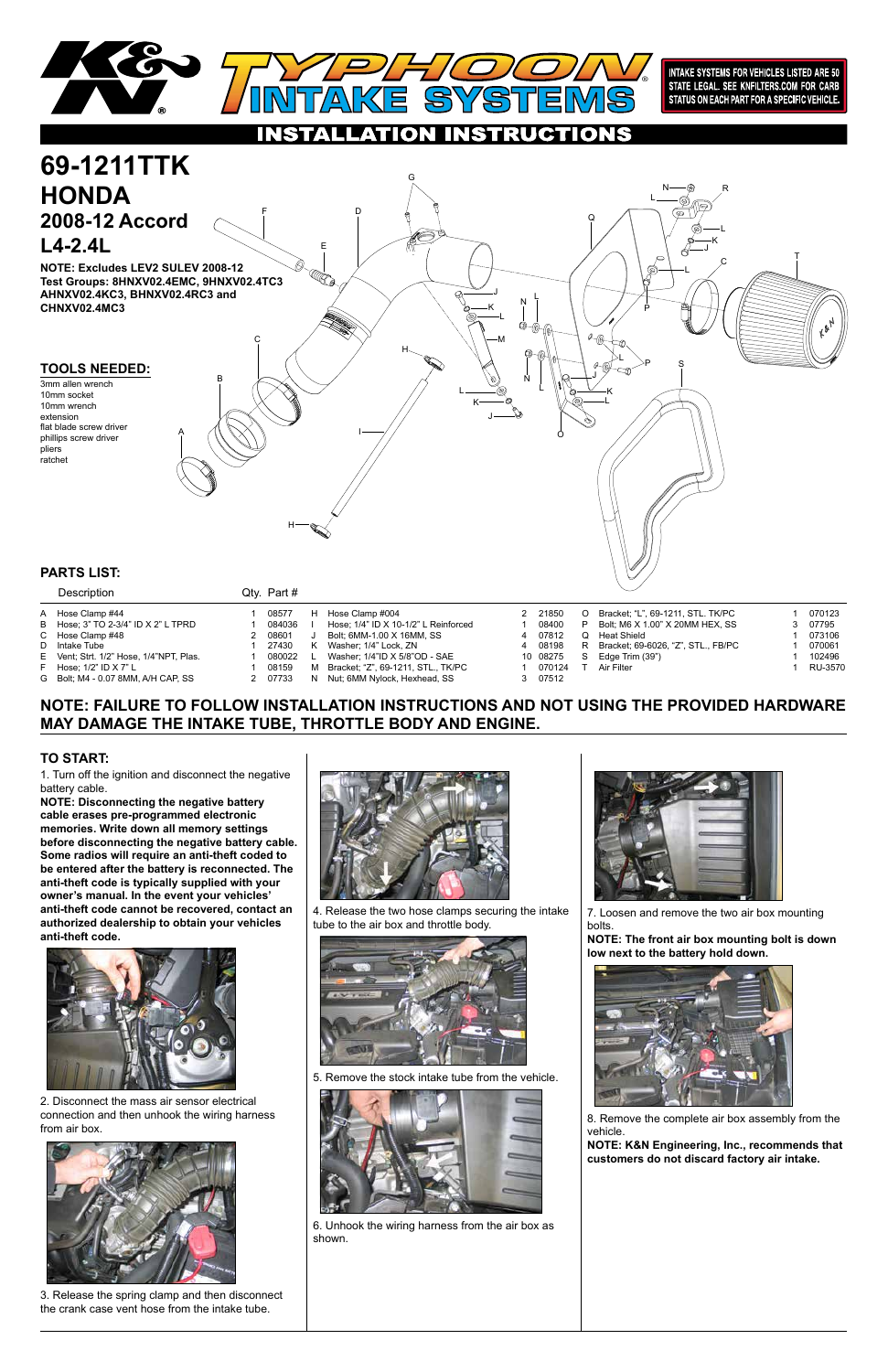# **Continued INSTALLATION INSTRUCTIONS**

11. Install the provided coolant bypass hose onto the throttle body and thermostat housing and secure with the provided hose clamp.

**NOTE: Be sure to replenish any lost coolant.**



12. Remove the bolt shown that secures the heater hose mounting bracket to thermostat housing.



13. Using the provided bolt, secure the intake tube mounting bracket (070124) to the heater hose mounting bracket and thermostat housing from step #12.



14. Remove the rear air box mounting bracket bolt shown.

![](_page_1_Picture_13.jpeg)

15. Install the heat shield mounting bracket (070061) onto the air box mounting bracket and secure with the provided hardware.

![](_page_1_Picture_15.jpeg)

16. Install the front heat shield bracket (070123) onto the lower front air box mounting location using the provided hardware.

![](_page_1_Picture_17.jpeg)

17. Install the edge trim onto the heat shield as shown.

**NOTE: Some trimming of the edge trim will be necessary.**

![](_page_1_Picture_20.jpeg)

18. Install the heat shield assembly into the vehicle and secure to the mounting brackets with the provided hardware.

![](_page_1_Picture_22.jpeg)

19. Install the provided silicone hose (084036) onto

![](_page_1_Picture_24.jpeg)

the throttle body and secure with the provided hose clamp.

![](_page_1_Picture_40.jpeg)

20. Install the provided vent fitting into the K&N® intake tube as shown.

**NOTE: Plastic NPT fittings are easy to cross thread. Install the vent fitting "hand" tight, then turn it two complete turns with a wrench.**

21. Remove the mass air sensor from the stock air box.

![](_page_1_Picture_26.jpeg)

22. Install the mass air sensor into the K&N® intake tube and secure with the provided hardware.

![](_page_1_Picture_28.jpeg)

23. Install the K&N® intake tube into the silicone hose at the throttle body and align with the tube mounting bracket installed in step #13. Secure with the provided hose clamp and hardware.

![](_page_1_Picture_30.jpeg)

24. Install the provided crankcase vent hose onto the valve cover port and then to the vent fitting on the K&N® intake tube.

**NOTE: Some trimming of the vent hose may be necessary.**

![](_page_1_Picture_33.jpeg)

25. Install the K&N® air filter and secure with the provided hose clamp.

**NOTE: Drycharger® air filter wrap; part number RX-4990DK is available to purchase separately.** 

**To learn more about Drycharger® filter wraps or look up color availability please visit http://www. knfilters.com®.**

![](_page_1_Picture_44.jpeg)

26. Reconnect the mass air sensor electrical connection.

![](_page_1_Picture_2.jpeg)

9. Release the spring clamp which secures the crank case vent hose to the valve cover and then unhook crank case vent hose from the valve cover as shown.

![](_page_1_Picture_4.jpeg)

10. Release the two spring clamps securing the coolant bypass hoses to the throttle body and thermostat hosing, then remove the bypass hose assembly from the vehicle.

**NOTE: The engine should be cool before performing this step so that HOT coolant is not released out of the engine. Be sure to capture any lost coolant.**

![](_page_1_Picture_7.jpeg)